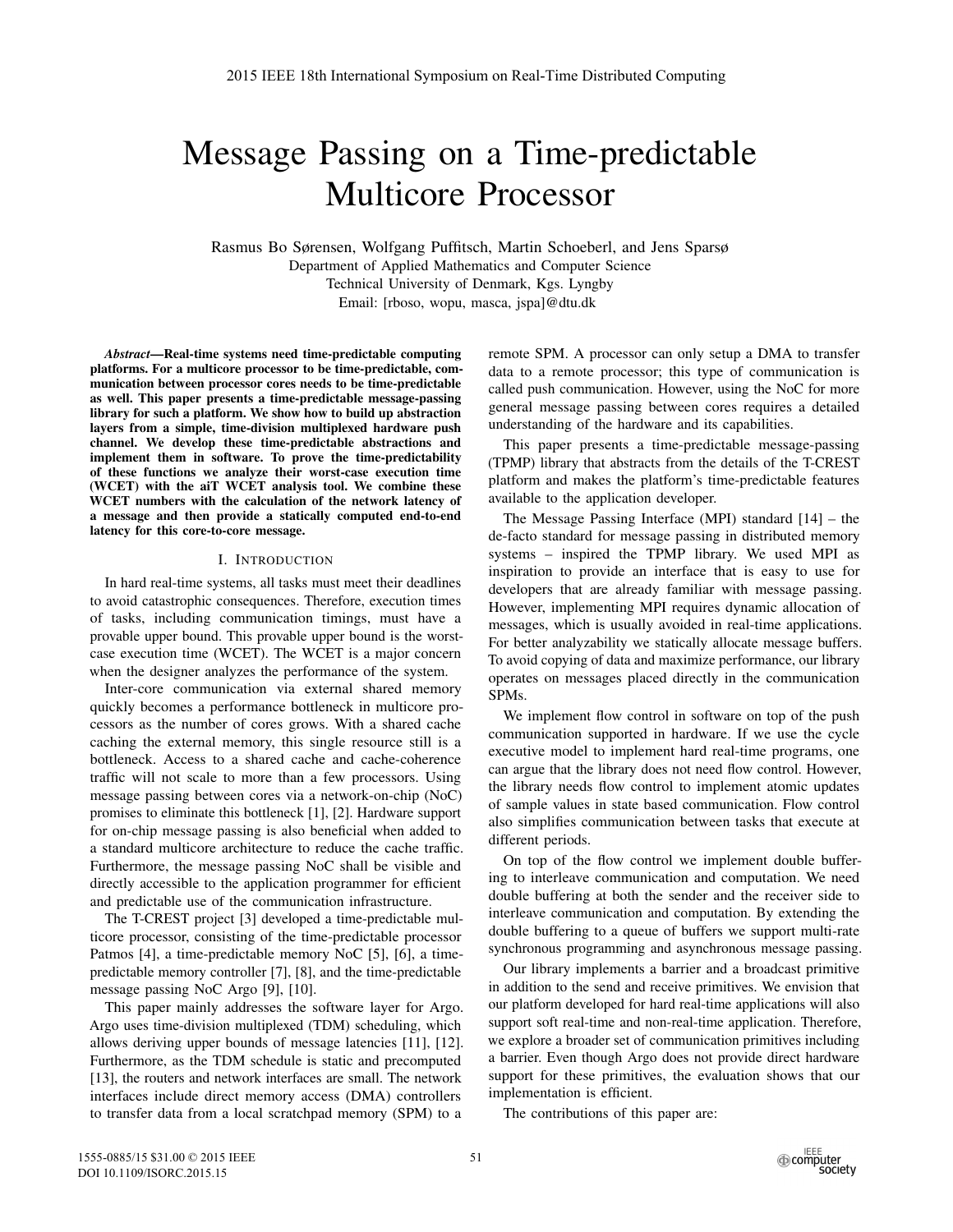- a message passing library that takes into account the capabilities of the Patmos multicore processor while providing an interface that is familiar to developers
- an evaluation that shows efficiently implemented primitives with collective semantics on top of Argo, even though there is no direct hardware support for them
- an evaluation of the WCET of the implemented communication primitives

This paper is organized as follows: Section II presents related work. Section III presents background on the MPI standard. Section IV presents an overview of the T-CREST hardware platform. Section V describes the design of the TPMP library. Section VI describes the implementation of the TPMP library and provides evidence for its analyzability. Section VII evaluates the WCET of TPMP library functions. Section VIII concludes the work presented in this paper.

#### II. RELATED WORK

Intel created the Single-chip Cloud Computer (SCC) as a research chip to ease research on many-core architectures [15], [16]. Along the SCC, Intel provides a library for message passing via the NoC called RCCE. RCCE provides highlevel functions and "gory" low-level functions for message passing [17].

Scheller [18] investigates real-time programming on the Intel SCC. In particular, he describes a message passing interface for the SCC and evaluates the achievable bandwidth. In contrast, this paper investigates a message passing library for a hard real-time platform with time-predictable hardware.

A more detailed evaluation of the Intel SCC reveals that its NoC can exhibit unbounded timing behavior under high contention [19]. Due to the TDM scheduling used in Argo, such behavior would be impossible on the platform considered in this paper.

Kang et al. [20] present an evaluation of an MPI implementation for the Tile64 processor platform from Tilera. The sending primitive loads the message data through the data cache, causing high cache miss costs for large messages. The library presented in our paper avoids these costs by placing messages in the communication SPM.

The CompSOC platform [21] aims at time-predictability, similarly to the platform we are targeting. While the hardware implementation of the NoC in CompSOC is more complex than in our platform, the network interfaces resemble each other from a software perspective: the application places messages in a local memory and transfers them through the NoC with a DMA mechanism. Therefore, the design of the library presented in this paper should also apply to the CompSOC platform.

There has been an attempt to define a variant of the MPI standard for real-time systems [22], [23]. However, this realtime variant of MPI has not found widespread adoption.

To analyze multicore programs using message passing, Potop-Butucaru et al. [24], describes a method that includes communication in the control flow graph of the program. The architecture and library we present in this paper can also use this method.

# III. MPI BACKGROUND

The MPI standard [14] is the de-facto standard interface for message passing in distributed memory systems. The MPI standard has eight different communication concepts, where four of them apply for all versions of the MPI standard and the remaining four only apply to the MPI-2 version of the MPI standard. We have decided that the concepts of MPI-2 are out of scope for this paper, as we focus on the basic message passing primitives. The four communication concepts that apply for all the MPI standards are:

- 1) Communicator
- 2) Point-to-point basics
- 3) Collective basics
- 4) Derived datatypes

The Communicator concept describes a group of processors that can communicate. The program can reorganize a group during runtime. We omit the runtime configuration, as it is not statically analyzable. Instead we setup the communication channels statically to provide a statically analyzable solution.

The point-to-point concepts describe the send and receive functions in blocking and non-blocking versions. Point-to-point communication behaves as a communication channel through which only one core can send and only one core can receive. With TPMP we implement the principles of point-to-point communication of MPI. We provide both blocking and nonblocking versions of the send and the receive functions.

The concept of collective behavior describes how groups of processors can communicate. The collective communication involves both synchronization and exchange of data between multiple processors. The semantics of collective behavior in MPI is that they all start with a barrier to synchronize and then exchange data. By analyzing the sequential pieces of code between communication points and joining the results together in a system-level analysis, the designer can analyze the collective behavior. In this paper we present the implementation of the base services for collective behavior, the barrier and the broadcast. The other collective primitives are straightforward to implement using the principles from the barrier and the broadcast.

The derived datatypes concept defines some MPI specific datatypes that can have different implementations on different architectures. While the derived datatypes are useful on heterogeneous systems, they are out of scope for this paper because we focus on a homogeneous hardware platform.

The TPMP environment differs from the MPI standard in four ways: (1) TPMP only addresses on-chip communication. Therefore, the communication stack of our platform and TPMP can be much shallower than the communication stack of the MPI standard. (2) The T-CREST platform uses TDM to communicate through the NoC. Therefore, the latency and bandwidth of the communication channels can be guaranteed and are easy to compute. (3) The data structures should be statically allocated in the initialization phase before the application switches into hard real-time mode. (4) The shared memory bandwidth is the bottleneck of the system, so TPMP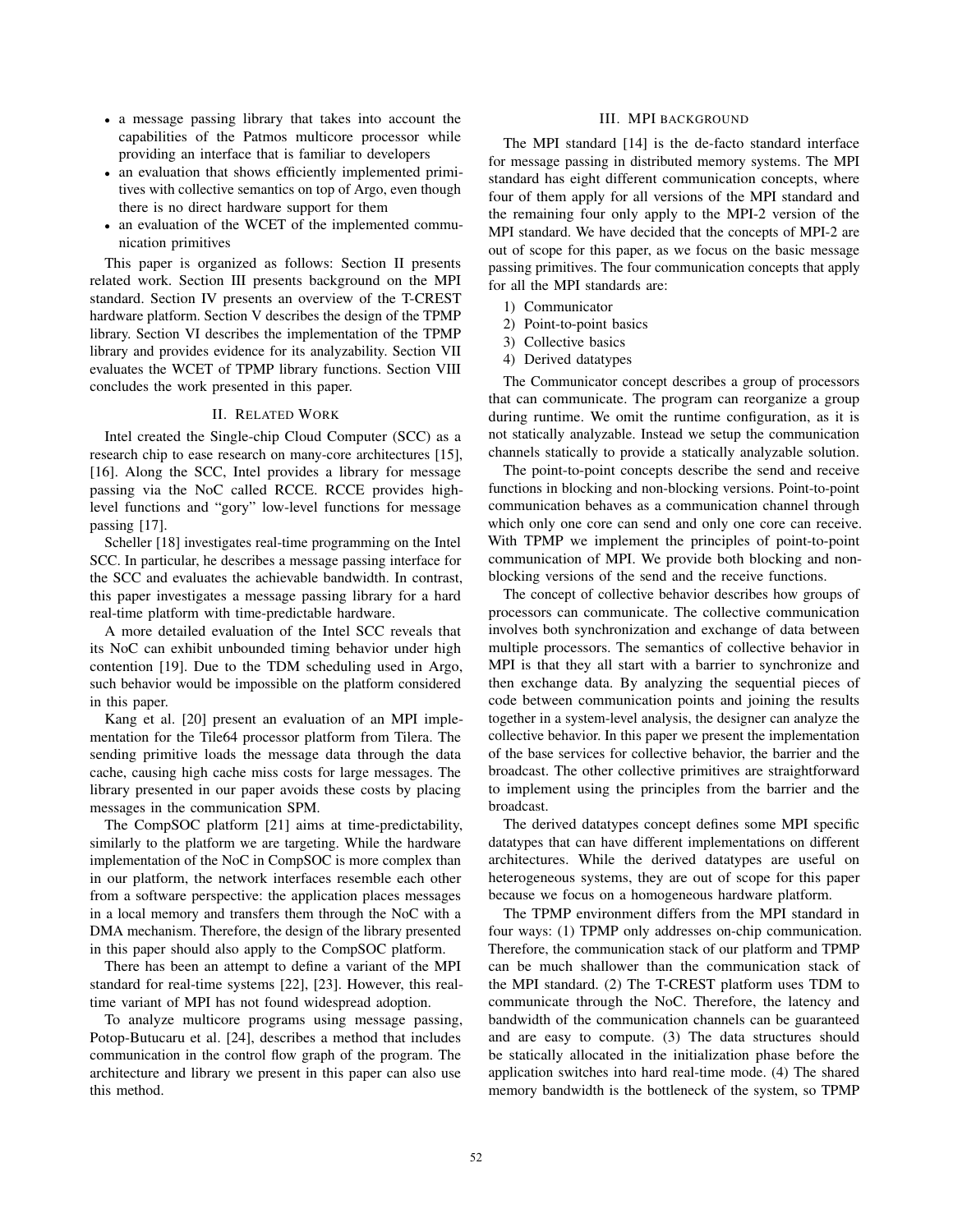

Fig. 1. Block diagram of a node in the T-CREST multicore processor and its connections to the memory tree NoC and the message passing NoC.

should force the programmer to keep data locally, reducing the use of the shared memory as much as possible.

# IV. THE T-CREST PLATFORM

This section gives an overview of the T-CREST multicore platform and a more in-depth presentation of the hardware functionality of the message passing NoC and the associated TDM scheduler.

#### *A. Platform Overview*

The Patmos multiprocessor is a time-predictable homogeneous multiprocessor platform. It is designed to be a generalpurpose platform for real-time systems, but it is also possible to instantiate application-specific FPGA implementations.

Figure 1 shows the structure of a Patmos processor node. Each processor node contains three caches and three SPMs: a method cache (M\$), a stack cache (S\$) for stack allocated data, a data cache (D\$) for heap allocated and static data, and SPMs for instructions, data, and message passing communication. Patmos can also bypass caches and directly access the shared memory. The platform has two NoCs, one that provides access to a shared memory, and one that supports inter-core communication. We refer to these NoCs as the *memory tree NoC* (due to its structure) and the *message passing NoC*. Both NoCs use TDM to guarantee latency and bandwidth.

The processor has two address spaces: (i) a globally shared address space, and (ii) a local I/O address space for I/O devices and local SPM data. Accesses to the globally shared address space go through the memory tree NoC.

## *B. The Message Passing NoC*

The Argo packet switched NoC for message passing implements end-to-end virtual channels and DMA controllers in the processor nodes. The processor can set up a DMA controller to push a block of data from the local SPM into the SPM of a remote processor core. This is the fundamental hardware mechanism underlying our message-passing library. A range of multicore platforms including [25], [21] provide similar functionality to Argo.

The processor needs to set up a communication channel to communicate between two processors. The Argo NoC uses static TDM scheduling for routing communication channels in routers and on links. The repeating schedule is an assignment between communication channels, DMA controllers, and TDM slots. In every time slot the NI can transmit a short packet with a two-word payload. The NI sends larger blocks of data (i.e., messages) as a sequence of packets. In this way all the outgoing channels from a processor node can be active at the same time in a time-multiplexed fashion.

In contrast to other TDM based NoCs that require creditbased flow control across the virtual channels, we have been able to avoid all forms of flow control and buffering in hardware. We achieve this by a novel network interface (NI) design [10] that integrates the DMA controllers with the TDM scheduling in the NIs as illustrated in Figure 1. In a given time slot of the TDM schedule, the corresponding DMA controller reads two words of payload data from the SPM and injects a packet into the NoC. This packet traverses the NoC and when it arrives at the destination the NI writes it directly to the SPM.

We have implemented the DMA controllers in a single time-shared DMA state machine, because only one controller is active in each TDM slot. The design stores the address pointers and the word count corresponding to one logical DMA controller in a table. This sharing of the DMA controller hardware, and the absence of flow control and buffering, results in an extremely small hardware implementation; the NI is 2-3 times smaller than existing designs offering similar functionality [10]. At the same time the design supports a globally-asynchronous locally-synchronous platform with a minimum of clock-domain crossings.

# *C. The Scheduler*

The off-line scheduler [13] generates a TDM schedule for a given application. Input to the scheduler is a communication graph that specifies groups of tasks mapped to the same processor (nodes in the graph), and the communication channels (edges annotated with the required bandwidth) along with a mapping of groups of tasks to specific processors in the platform.

Using a meta-heuristic optimization algorithm, the scheduler minimizes the period length of the generated schedule. In general, the schedule period depends on the number of processor nodes and channels. It is interesting to note that a schedule for a fully connected communication graph with the same bandwidth requirement on all channels is 19 slots for a 16-node platform and 85 slots for a 64-node platform.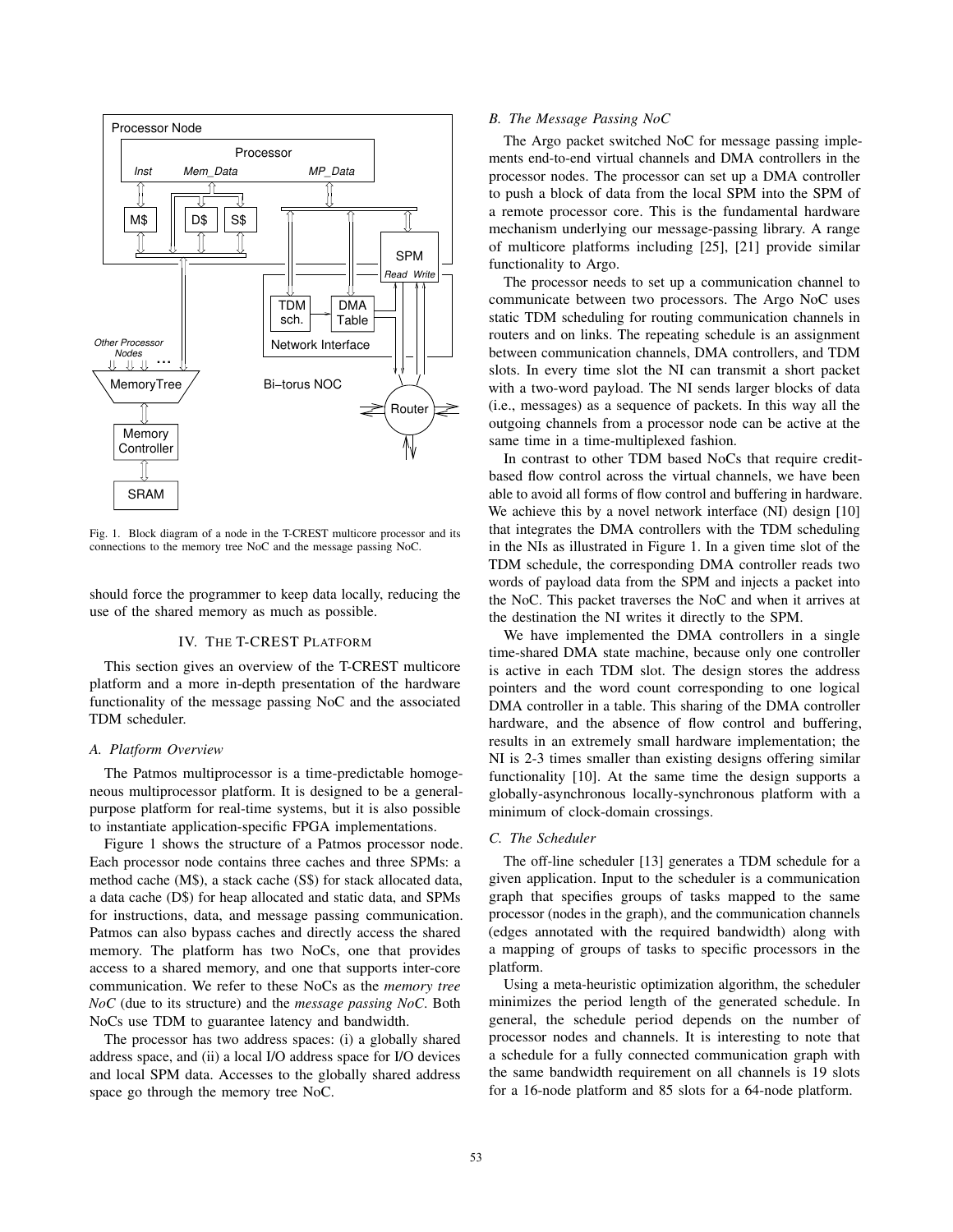The scheduler supports arbitrary NoC topologies, arbitrary pipelining in the individual routers and links, and different sized packets on different channels.

#### V. DESIGN

A user-friendly message passing library shall hide all the complicated and the platform-specific details from the programmer, such that the programmer can concentrate on the application design. The programmer should not have to take care of hiding communication latency or preventing message buffers from overflowing. The library should hide these details from the programmer without inferring significant overhead and while maintaining the analyzability of the whole system. When we designed the TPMP library we assumed a platform similar to the T-CREST platform, with simple DMA-driven NIs [10].

#### *A. Requirements*

The overall requirements to the TPMP library are timepredictability, ease-of-use, and low overhead. To be timepredictable it shall be possible to compute the end-to-end latency of a message transfer. This end-to-end latency depends on the size of the message, the bandwidth allocated for the communication channel, and the code running on the processors involved in the communication. The communication primitives shall be implemented such that they minimize the WCET.

Ease-of-use means that the interface functionality shall be designed to fit many different applications. The interface shall provide communication primitives with different levels of configurability, such that the application developer can choose which runtime checks to perform in the application.

In a low overhead design it is important to avoid unnecessary movement of data. If the message data is moved to the shared memory it might be evicted from the caches, which can lead to a very high WCET. Even if the data stays resident in the cache, WCET analysis might not be able to classify those accesses as cache hits.

## *B. Push Communication*

To push data to another core we need to setup a DMA transfer. We need four parameters to setup the DMA transfer: (1) the local address, (2) the destination core, (3) the remote address, and (4) the amount of data that the DMA should transfer. After this setup, the DMA and NoC transfer the message without any processor interaction. The sender can poll the DMA to detect the completion of the push message transfer.

On the receiving side the NI moves the message data to the destination address in the SPM without any interaction between the processor and the NI. The NoC and NI do not support any notification of a completed message transfer. Therefore, we need to implement this notification of the completed message transfer in software on top of the pure push communication. The NI transfers the message data in-order, so when the processor detects the last word of a transfer, it knows that it has received the complete message. Therefore, we append one word for a flag to the end of a message that is initially cleared by the receiver. The message itself has this flag set (by the sender). The receiver polls this flag to detect when the message has arrived. Then the flag is reset again.

# *C. Flow Control*

To implement flow control, the receiver needs to acknowledge that it has received the previous message, such that the sender can send a new message. To avoid flow control on the acknowledge message, we need an acknowledgement scheme where consecutive acknowledgements can be overwritten without losing data. Such a scheme can be a simple counter, counting the number of messages the receiver has acknowledged. Every time the receiver acknowledges a message, the library updates the counter and sends the value of the counter to the sender. The sender can then calculate if there is any free buffer space at the receiver, by subtracting the number of acknowledged messages from the number of messages sent.

The acknowledgment message uses the very same push communication as described above for the message transfer. It is not different from a normal data packet.

#### *D. Point-to-Point Primitives*

Point-to-point communication involves two processors, the sender and the receiver. To make point-to-point communication efficient, the library needs to double buffer the messages to interleave communication and computation. To take advantage of the overlapping in both ends of the point-to-point communication channel, both the sender and receiver need to have two buffers. These four buffers comprise one for the sender to write into, two for the network to operate on, and one for the receiver to read from. The sender needs to keep track of its own double buffer and it needs to coordinate with the receiver where to write into the receiver's double buffer.

We construct the double buffering as a circular buffer. To control the circular buffer at the receiver the sender needs a pointer to the tail of the queue and the receiver needs a pointer to the head of the queue. With the flow control described in Subsection V-C, the only check the primitives have to make is to reset the head or tail pointer when they reach the end of the circular buffer space.

To increase the flexibility of the point-to-point communication primitives and to support a larger set of programming models, we add buffers to the existing double buffer and use the available handling of the circular buffers. The number of buffers is configurable on a per channel basis.

We can add additional capacity either to the sender side or to the receiver side. If we add the buffer capacity to the sender circular buffer, the sending processor needs to handle every message twice. Once to enqueue the message and once to setup the DMA transfer for that message. Therefore, we add the buffer capacity to the receiver circular buffer where we can wait for a message and dequeue the message in a single step. As we already have circular buffers for the double buffering, it is straightforward to increase the size of the circular buffers.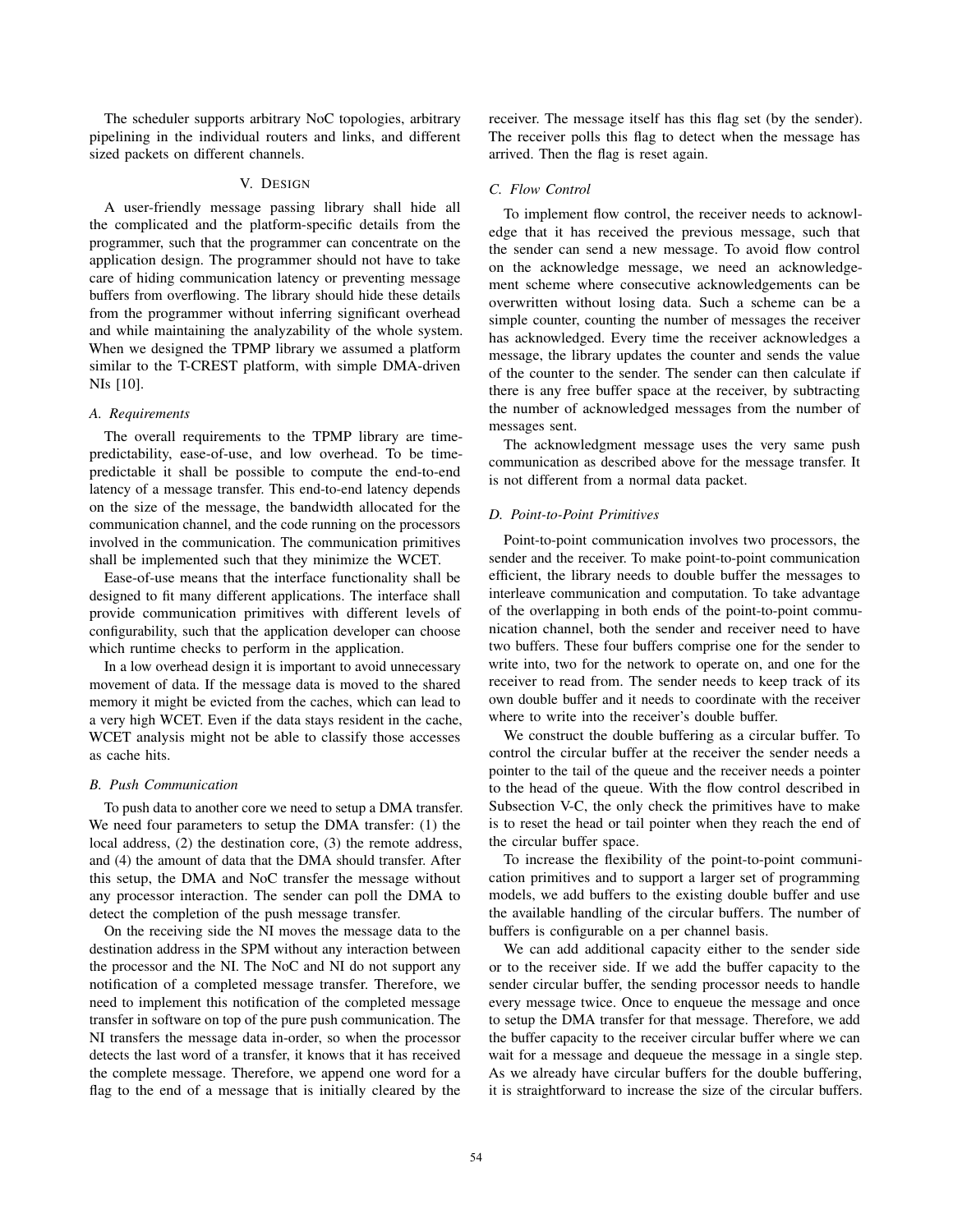

Fig. 2. The memory layout of the buffering structure for point-to-point communication primitives.

The acknowledgement scheme described in Subsection V-C together with the added buffer capacity allows the receiver to receive two or more messages before acknowledging any of these messages.

Figure 2 shows the memory layout of the two communication data structures allocated in the SPMs. The application programmer can configure the number of read buffers of the point-to-point channel to match the needs of the application. The library hides the communication latency from the sender, by overlapping computation and communication in two write buffers. The *Acknowledge count* in the receiver SPM is the number of messages that the receiver has acknowledged. The acknowledge primitive transfers the local *Acknowledge count* to the remote *Acknowledge count* in the sender SPM using push communication. The sender can compute the number of free buffers in the receiver side message queue from the number of messages sent and the number of messages acknowledged.

After using the data in a buffer, the receiver sends the acknowledgement for this buffer back to the sender. An acknowledgement means that the point-to-point connection can reuse the acknowledged receive buffer for new data.

For the point-to-point communication there are three primitives, (1) a send primitive, (2) a receive primitive, and (3) an acknowledge primitive. For each primitive there is a blocking and a non-blocking version. The blocking communication primitives complete when all conditions are meet. The nonblocking versions check the conditions and return a success or a failure code depending on the failing condition.



Fig. 3. The memory layout of the collective communication primitives.

The non-blocking send primitive can fail for two reasons, either there is no free buffer at the receiver end, or there is no free DMA on the sender side to transfer the data. The non-blocking receive and acknowledge primitives can each fail for one reason. If the buffer queue is empty, the nonblocking receive primitive fails. If there is no free DMA to transfer the *Acknowledge count* to the sender, the nonblocking acknowledge primitive fails. With the error codes the application programmer can take action depending on the error.

# *E. Collective Primitives*

The basic collective primitive is a barrier. All cores in a group call the barrier function for synchronization. The semantics of a barrier is that none of the participating tasks can advance beyond the barrier before all tasks have called the barrier function.

Broadcast, all-to-all, reduce, and reduce-all are examples of extended primitives. The semantics of these extended primitives are a barrier synchronization followed by a data exchange. The differences between these extended primitives are the data exchange patterns. We have implemented the broadcast to show the basic operation, and with the following ideas we can easily implement the other extended collective primitives. As the extended collective primitives start with a barrier, the tasks have to finish using the data of the previous exchange before calling the next collective primitive. Therefore, there is no need for flow control; we only need a packet arrival notification. Or in other words, the barrier serves as flow control.

*a) Barrier:* A barrier has two phases: notify and wait. In the notify phase the task will notify the task group that it has reached the barrier. In the wait phase the task will wait for a notification from all the tasks in the group. When a task has seen all members of its group arrive at the barrier, it can continue its execution. We can implement a notification to all members of a group by sending a message to each of them. With an all-to-all TDM schedule in the NoC the bandwidth is already allocated and the individual communication channels do not interfere. Therefore, each member in the group sends a flag to every other member. Figure 3 shows the memory layout for the collective primitives in each SPM. The barrier uses only the barrier flags.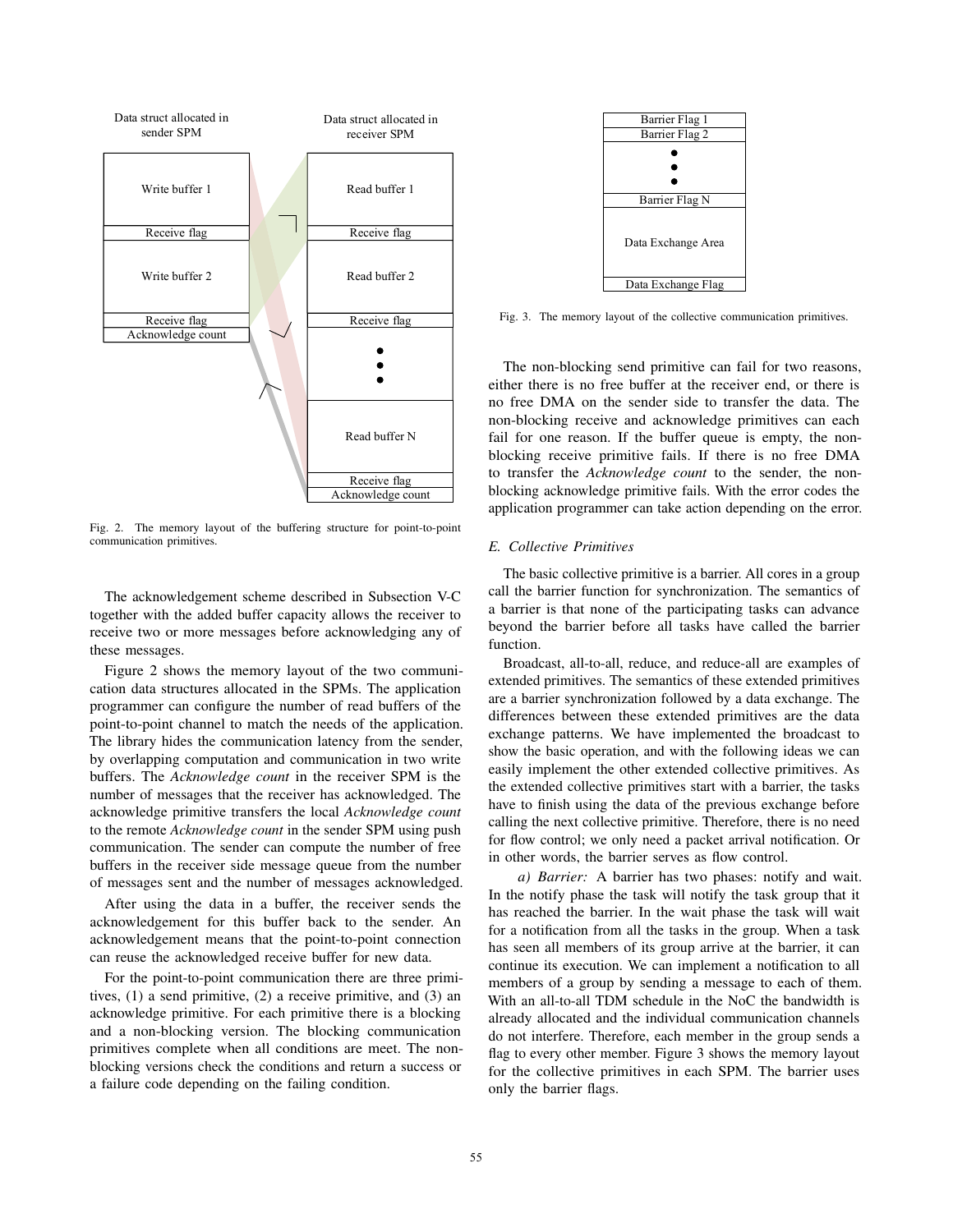*b) Broadcast:* With the help of the barrier we can implement a broadcast. The broadcast starts with a barrier and then the root process of the broadcast transmits a block of data to all the other participants in the broadcast. We place the broadcast data in the data exchange area of the root process, as seen in Figure 3. The broadcast primitive transfers this data to the participants' SPMs by setting up a DMA transfer for each participant.

# VI. ANALYZABLE IMPLEMENTATION

Our main target for the implementation of the TPMP library is its WCET analyzability. During the development we use AbsInt's aiT WCET analysis tool [26] to guide development decisions. First, we bound all loops to enable WCET analysis. Second, cache misses are very costly on a time-predictable multicore processor. Therefore, we tried to avoid accessing shared memory completely, by allocating as many data structures as possible in the processor local SPM.

#### *A. Push Communication*

The Argo NoC implements push communication in hardware, but does not generate a notification when a message is received. We implement the receive notification in a single 32-bit value at the end of each message. Adding the receive notification does not change the way we analyze the communication.

# *B. Flow Control*

Our design implements flow control by sending a counter value from the receiver to the sender. The library sends this counter value in a single network flit (64 bits of unsigned data), with no receive flag as notification. Calculating the number of free buffers is safe across an overflow, as long as the overflow value is greater than the largest possible difference between the two unsigned values, i.e., the number of buffers in the queue.

# *C. Point-to-Point Primitives*

Figure 4 shows the interaction between two communicating threads using the blocking point-to-point primitives. When mp\_send() sets up the DMA, the NI starts to transmit packets to the receiver. After receiving all packets the blocking mp\_recv() continues. When the receiver finishes using the received message, it updates the *Acknowledge count* and sends it to the sender. Depending on the number of free elements in the buffer queue, the sender may proceed.

To analyze the blocking primitives, we assume that the blocking primitives do not have to wait for messages to arrive or free buffer space. We bounded the unbounded while loops in the blocking point-to-point primitives with source code annotations. We set the upper loop bound of the while loops to one. The analysis method presented in [24] supports this interaction enabling worst-case response time analysis.

The implementation of the non-blocking point-to-point primitives is free of unbounded loops. Therefore, the source code needs no annotations to complete the analysis. We minimized the WCET for all primitives by looking at the feedback from the interactive analysis in the aiT tool.



Fig. 4. A model of the implemented point-to-point communication.



Fig. 5. A model of the implemented barrier primitive.

# *D. Barrier Primitive*

Figure 5 shows the interaction between cores that participate in a barrier. First, the barrier preamble calculates the addresses of the flags to send to the other participants. Then, it sends a message with a flag to all the others. When the primitive has set up all messages for transfer, the core synchronizes with the other cores one by one. To separate subsequent barrier calls, the primitive needs to reset the flag; resetting the flag requires the cores to synchronize a second time. To avoid resetting the flag twice, we make use of sense switching, first described by Hensgen [27]. Sense switching combines an alternating phase with the flag.

### *E. Broadcast Primitive*

Figure 6 shows the model of the broadcast primitive. The broadcast primitive starts by synchronizing all cores with a barrier call. After the barrier call, the root of the broadcast pushes data to the other cores by setting up one DMA transfer to each of them. The cores receiving data from the root core wait for the receive flag.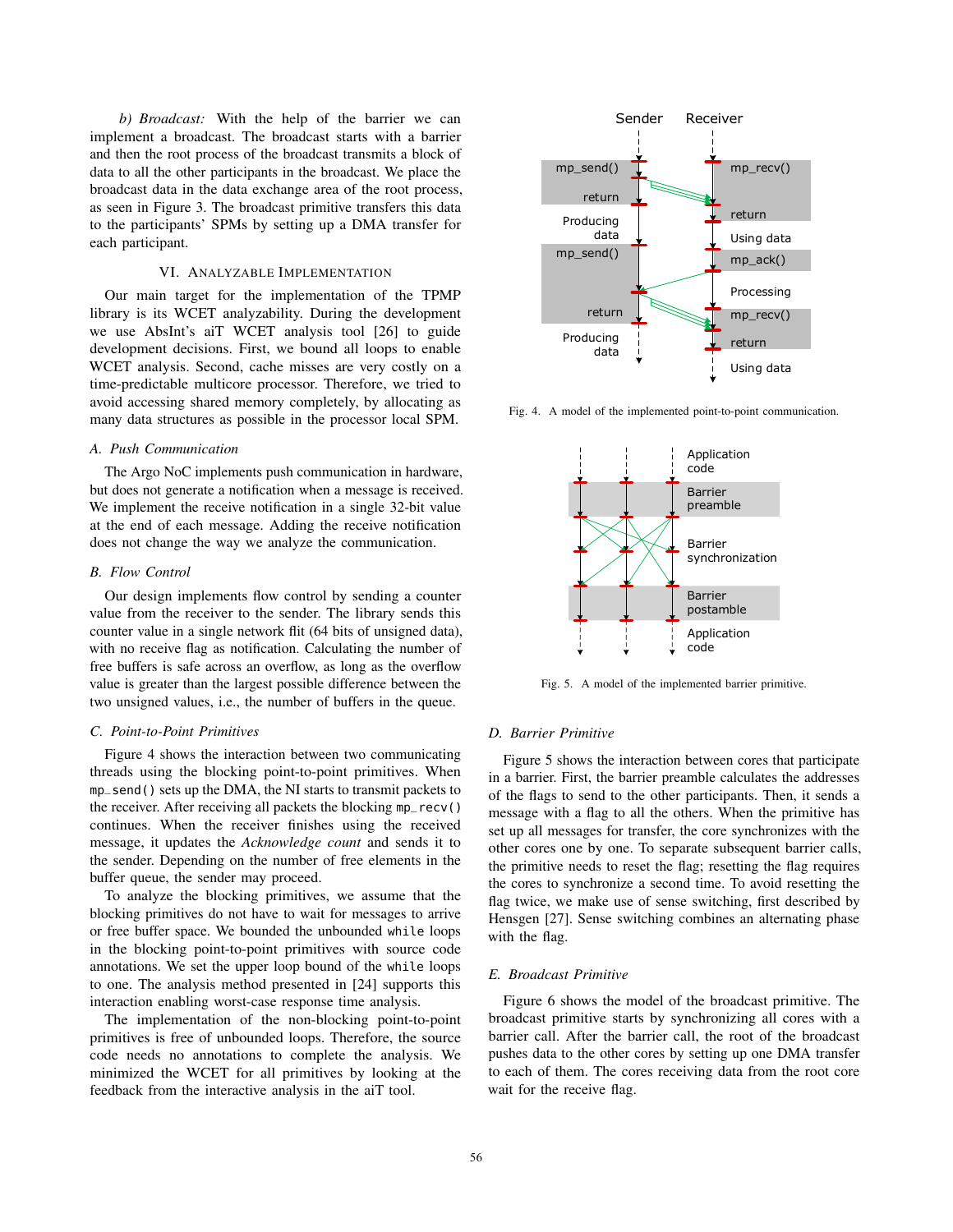

Fig. 6. A model of the implemented broadcast primitive.

#### *F. Concurrency Issues*

The SPM has two independent read/write ports that are used by the processor and by the NI. The processor and the NI behave as two truly concurrent threads: a software thread and a hardware thread. Both threads can access the same memory cell in the exact same clock cycle. Reading concurrently is not an issue. Writing concurrently will result in an undefined value. The TPMP library avoids concurrent writes by design. The remaining issue is reading and writing concurrently.

Most FPGA technologies do not define the result of a read during a write to the same address at the same time. An undefined value may be a random mix of the old value and the new value, but the stored value will be the new value [28], [29]. Reading an undefined value from the SPM might cause wrong behavior by the communication primitives.

In the design, discussed in Section V, a processor can read an undefined value when reading the receive flag or the acknowledge count. The DMA controller of the NI will never read an undefined value as the processor starts the DMA only after the processor has written all the data.

If the NI and the processor reside in the same clock domain, we can solve the problem of reading an undefined value in hardware by adding forwarding to the SPM, from the network port to the processor port; but with the implementation of our TPMP library this is not necessary.

The receive flag arrives only after the NoC has delivered all the message data. If the processor reads the receive flag in the same cycle as the flag arrives, the processor reads an undefined value; 0 or 1. If the processor reads a 1 it correctly concludes that it has received a message. If it reads a 0 it will continue waiting and polling at the next try it will read a 1. This adds only a few cycles to the receive operation.

For the acknowledgment the receiver communicates back to the sender, the situation is somewhat similar, but more complex. The count value may signal the availability of one or more free buffers and the processor may read an arbitrary value.

A key observation is that this only happens if the NI writes a new value in the same cycle, and that this only happens when there is at least one free buffer in the receiver. By restricting to sending only a single message after a read of the count value, the sending processor can draw one of two conclusions and both are on the safe side: (i) If a potentially incorrect count value causes the sender to conclude that the receiver does not have a free buffer, then the sender will continue waiting and polling, and at the next read of the count it will read the correct value. (ii) If the potentially incorrect count value causes the sender to conclude that the receiver does have at least one free buffer, then – despite the incorrect count value – this conclusion is actually correct. In both cases the behavior is correct, and in the worst case the additional polling operation adds a few cycles to the latency of the send operation.

If the processor and NI are in different clock domains it is not only a matter of reading potentially undefined digital values. It is also a matter of metastability and reading non-digital signals. Handling of this situation requires synchronization of signals/flags to the processor clock domains. Implementing this involves a minor addition to the NI implementation and this is future work. However, the effect on the WCET analysis as presented in this paper will be very small.

# VII. EVALUATION

For the WCET analysis and the measurements we use a 9-core platform with a  $3\times3$  bi-torus network and a TDM arbiter for shared memory access. Each core in the platform is running at 80 MHz and has 4 KB of communication SPM. The platform is running in an Altera Cyclone IV FPGA with 2 MB of external SRAM. The cache miss time with the TDM arbiter is 189 clock cycles for a 16-byte burst.

We computed the WCET numbers with the aiT tool from AbsInt [26], which supports the Patmos processor architecture. For the average-case execution time (ACET) results, we ran a test application in the described hardware, reading out the clock cycle counter to get the timing. For these results we assume that the functions are resident in the method cache.

We optimized the source code of the TPMP library functions with respect to WCET by looking at the feedback from the interactive mode of the aiT tool.

# *A. Point-to-Point Primitives*

Table I shows the measured ACET and the WCET of all library functions. Each blocking function contains a while loop that blocks until a condition becomes true. The design section describes the conditions of each primitive. We assume that the functions do not wait for any of these conditions to become true. A system-level analysis will show if our assumption does not hold and in this case we can add the delay found by the system level analysis to the WCET. For the WCET analysis we bounded the loop iteration count to one. As shown in Table I the WCETs of the blocking function calls are higher than the WCETs for the non-blocking calls. This is because the *if* statement in the non-blocking primitive use predicates, avoiding a conditional branch.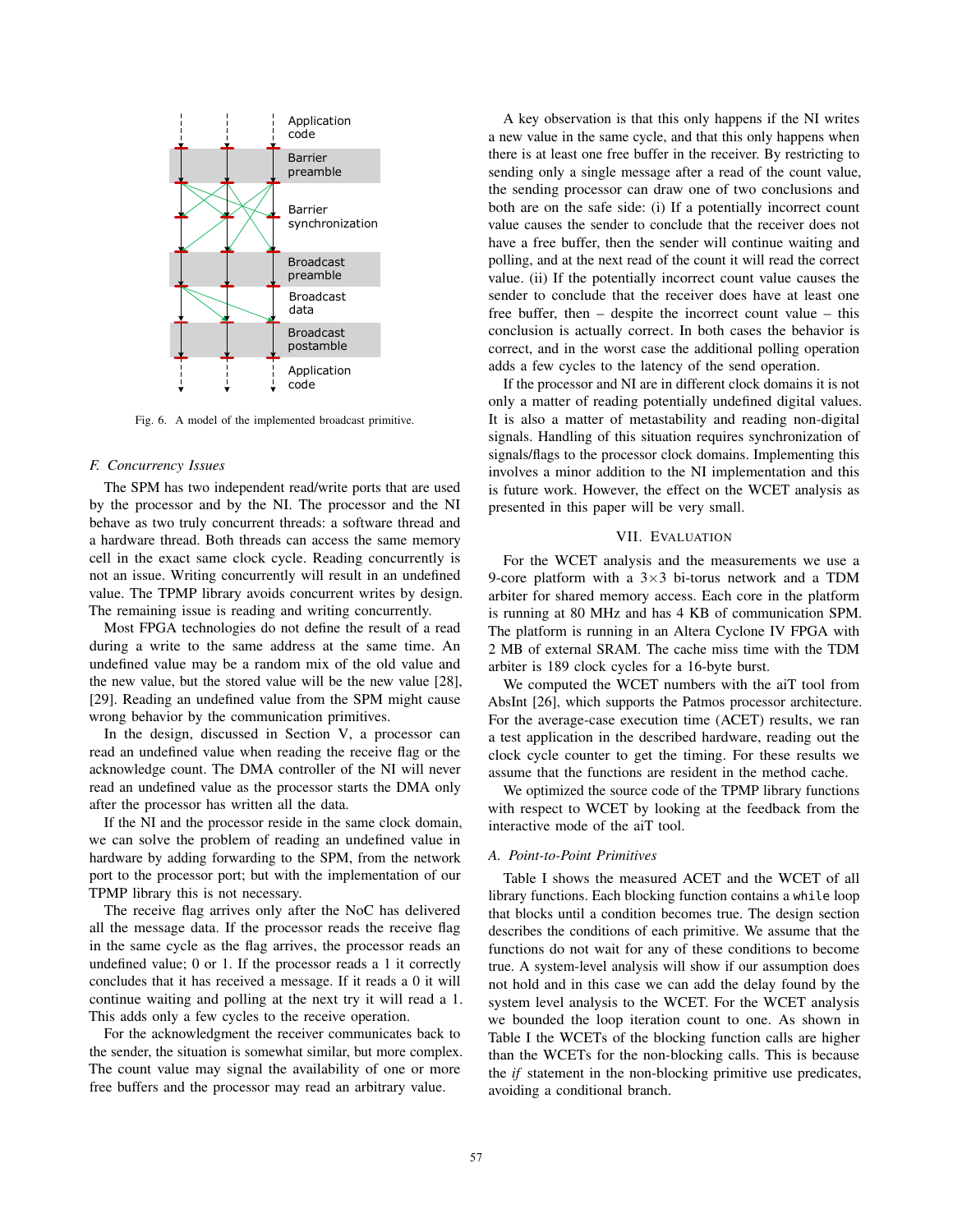TABLE I AVERAGE-CASE EXECUTION TIME (ACET) AND WORST-CASE EXECUTION TIME (WCET) FOR EACH POINT-TO-POINT COMMUNICATION PRIMITIVE.

| Function       | ACET (cycles) | WCET (cycles) |  |
|----------------|---------------|---------------|--|
| $mp\_nbsend()$ | 51            | 83            |  |
| $mp\_send()$   | 74            | 99            |  |
| $mp\_nbrecv()$ | 32            | 36            |  |
| $mp\_recv()$   | 28            | 43            |  |
| $mp\_nback()$  | 55            | 59            |  |
| $mp_ack()$     | 49            | 77            |  |



Fig. 7. The measured average-case execution time and the worst-case execution time of a barrier call as a function of the number of cores participating in the barrier.

The WCET is relatively close to the measured averagecase execution time because the platform is optimized for time predictability. The execution time is a few tens of clock cycles. The library code is efficient, as no data needs to be copied between the user program and the message-passing library. All buffers in the SPM are directly usable for computation and communication.

#### *B. Barrier Comparison*

Figure 7 shows the WCET and the ACET of our messagepassing barrier against a tournament barrier [27]. The hardware platform is the same for all the measurements; the number of cores is the number of cores participating in the barrier. This figure shows that our barrier implementation using message passing is faster than the shared memory tournament barrier in both the worst case and the average case. Furthermore, message passing scales better in the number of cores.

#### *C. End-to-End Latency*

We can calculate the end-to-end latency of transmitting a message from one core to another with our library by adding the WCET of the executed code and the time it takes the DMA to transfer the data. We refer to this latency as *L*msg. Gangwal et al. [30] show how to calculate the latency of a write transaction through a TDM NoC. With an all-to-all TDM schedule, where all communication channels have equal bandwidth, this formula simplifies to what we show below.

TABLE II THE WORST-CASE LATENCY IN CLOCK CYCLES OF SENDING A MESSAGE, WITHOUT ACKNOWLEDGEMENT OF MESSAGES, FOR THE BLOCKING AND NON-BLOCKING COMMUNICATION PRIMITIVES.

| Message size (bytes) |     | 32  | 128 | 512  | 2048 |
|----------------------|-----|-----|-----|------|------|
| Blocking             | 211 | 301 | 661 | 2101 | 7861 |
| Non-blocking         | 188 | 278 | 678 | 2078 | 7838 |

We assume that the clock frequency of the processors and the NoC is the same to shorten the formula. One could extend the formula to account for multiple frequencies, but we omit this here for space reasons.  $L_{\text{msg}}$  is the worst-case latency in clock cycles from the time the source processor calls mp\_send() to the time the destination processor returns from mp\_recv(), assuming that the sender does not wait for a free buffer or a free DMA, and the receiver is ready to call mp\_recv(). A system-level analysis can find any delays that break these assumptions and add them to the worst-case latency.

 $L_{\text{mse}}$  consists of two parts: (1) the WCET of the code running on the processors and (2) the latency of a write transaction [30]. Table I shows the WCET of the communication primitives and Equation 1 shows the formula for the latency *L*write of a write transaction.

$$
L_{\text{write}} = \left( \left\lceil \frac{S_{\text{msg}}}{S_{\text{chan}}} \right\rceil \cdot P_{\text{TDM}} \right) \cdot C_{\text{slot}} + H \cdot D \tag{1}
$$

*S*msg is the size of the transmitted message, *S*chan is the number of payload bytes that the NoC can send in one TDM period from the source processor to the destination processor, *P*TDM is the length of the TDM period, *C*slot is the number of clock cycles in a TDM slot, *H* is the number of hops from the source to the destination processor, and *D* is the number of phits that one router can store.

With our Argo NoC S<sub>chan</sub> is 8 bytes and C<sub>slot</sub> is 3 clock cycles, meaning that two 32-bit words can transferred every 3 clock cycles. For the synchronous version of the Argo router *D* is 3 phits. For the presented  $3 \times 3$  core platform *H* is at most 3 hops. With an all-to-all schedule for this platform,  $P_{\text{TDM}}$  is 10 time slots. *S*msg is the message size.

To the latency of a DMA transfer we add the WCET of sending and receiving the message. The WCET of sending and receiving does not depend on the size of the message, because it does not involve moving the data. Table II shows the worst-case latency of sending a message from a sender to a receiver. The designer can reduce the latency of transmitting large messages considerably by generating an application specific schedule that reduces  $P_{\text{TDM}}$ .

## VIII. CONCLUSION

Real-time systems need time-predictable computing platforms. For a multicore processor not only the processor needs to be time-predictable, but also the message passing hardware and software. This paper presented a message-passing library for a time-division multiplexed network-on-chip. We developed the library to be time-predictable and we show this by analyzing